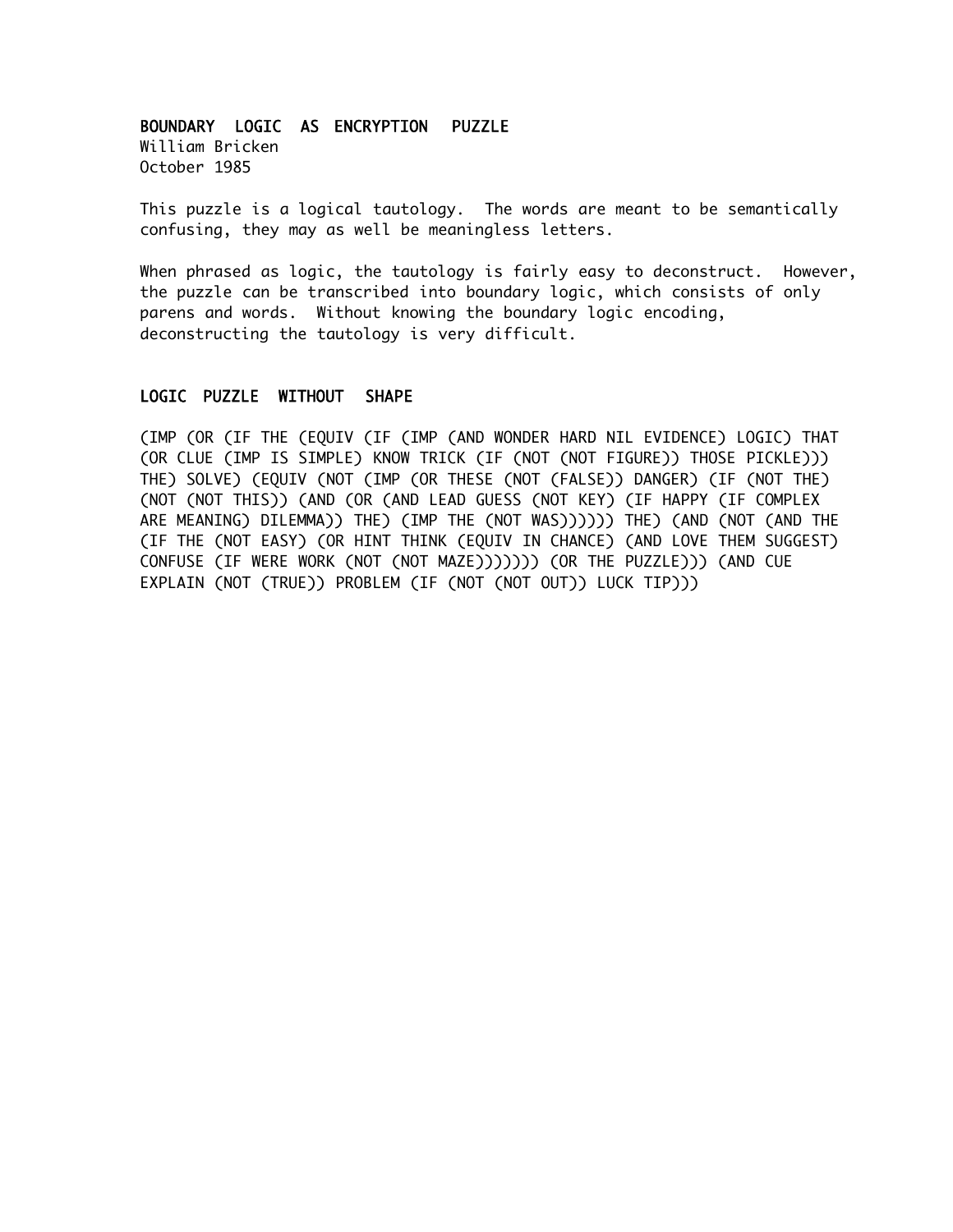(IMP (OR (IF THE (EQUIV (IF (IMP (AND WONDER HARD NIL EVIDENCE) LOGIC) THAT (OR CLUE (IMP IS SIMPLE) KNOW TRICK (IF (NOT (NOT FIGURE)) THOSE PICKLE))) THE) SOLVE) (EQUIV (NOT (IMP (OR THESE (NOT (FALSE)) DANGER) (IF (NOT THE) (NOT (NOT THIS)) (AND (OR (AND LEAD GUESS (NOT KEY) (IF HAPPY (IF COMPLEX ARE MEANING) DILEMMA)) THE) (IMP THE (NOT WAS)))))) THE) (AND (NOT (AND THE (IF THE (NOT EASY) (OR HINT THINK (EQUIV IN CHANCE) (AND LOVE THEM SUGGEST) CONFUSE (IF WERE WORK (NOT (NOT MAZE))))))) (OR THE PUZZLE))) (AND CUE EXPLAIN (NOT (TRUE)) PROBLEM (IF (NOT (NOT OUT)) LUCK TIP)))

LOGIC PUZZLE WITH SHAPE